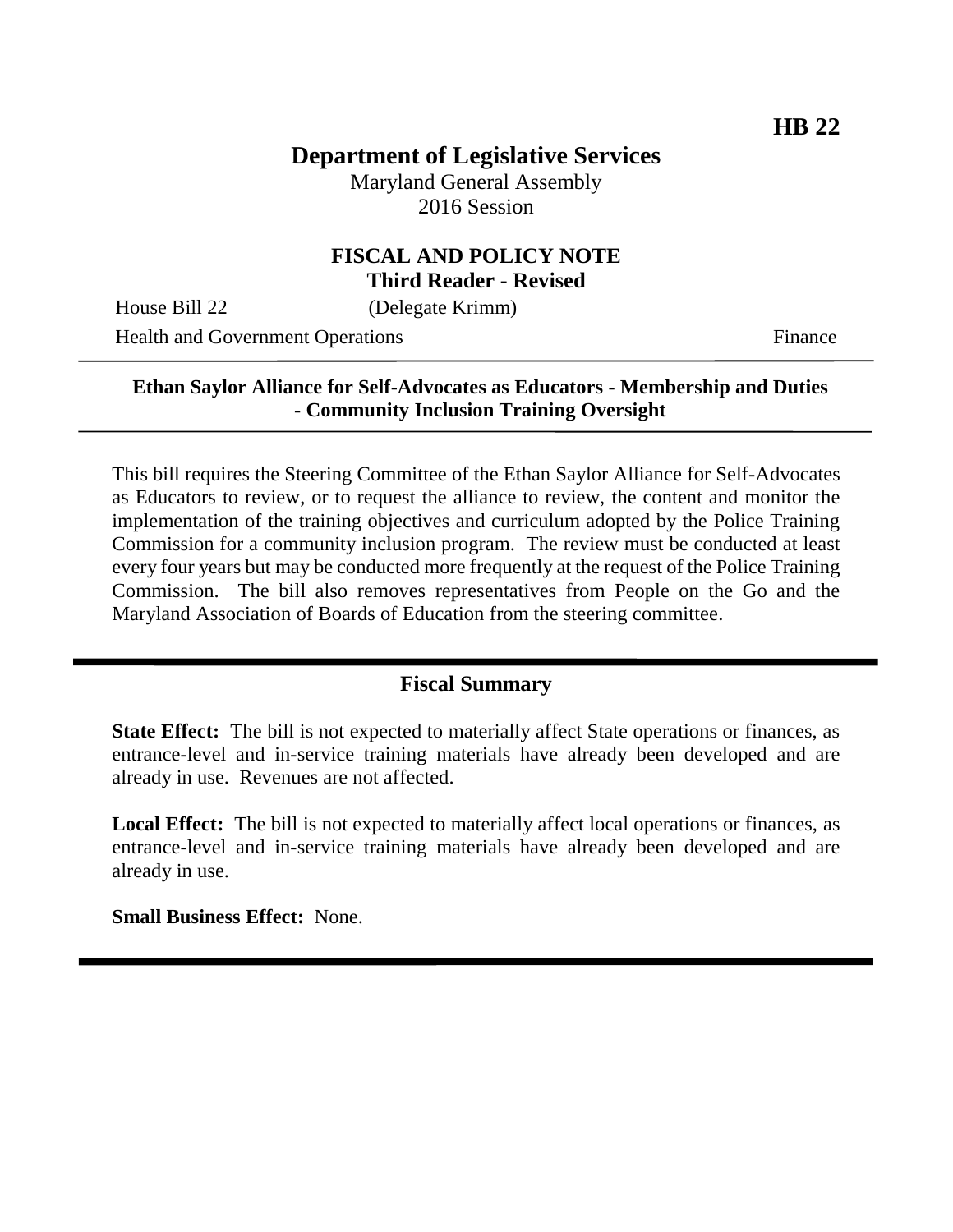## **Analysis**

### **Current Law/Background:**

#### *Ethan Saylor Alliance*

The Ethan Saylor Alliance for Self-Advocates as Educators, housed within the Maryland Department of Disabilities (MDOD), was established by Chapters 387 and 388 of 2015 to (1) prepare and support advocates with intellectual and developmental disabilities to play an active role as trainers of law enforcement; (2) connect law enforcement with trained educators who have developmental disabilities; (3) promote collaborative efforts that support community inclusion; and (4) identify resources needed to prepare and support educators with developmental disabilities. MDOD advises that planning for the activities of the alliance are underway, and that the alliance will likely *assist with the implementation*  of curricula and training objectives developed by the Maryland Police and Correctional Training Commissions (MPCTC).

The alliance's steering committee consists of 13 members including 4 State officials or their designees; 3 representatives of specified organizations; 2 representatives of community-based organizations that support people with intellectual disabilities and developmental disabilities; and 4 members of the public with knowledge of intellectual disabilities and developmental disabilities, including at least 2 self-advocates and a family member of an individual with an intellectual disability or developmental disability, each appointed by the Secretary for Developmental Disabilities.

Committee members appointed by the Secretary serve for three-year terms and continue to serve until a successor is appointed and qualifies. A member may be reappointed.

Members may not receive compensation but are entitled to reimbursement for expenses under standard State travel regulations.

The steering committee is required to (1) develop parameters for the alliance, including expected outcomes and methods of evaluation; (2) select entities to operate the alliance through a competitive process; (3) provide general oversight; (4) approve the budget; (5) review the alliance's activities and outcomes; and (6) develop recommendations for the sustainability and expansion of the alliance, including the costs of sustaining and expanding the alliance, potential sources of funding, and compensation and supports for self-advocate educators.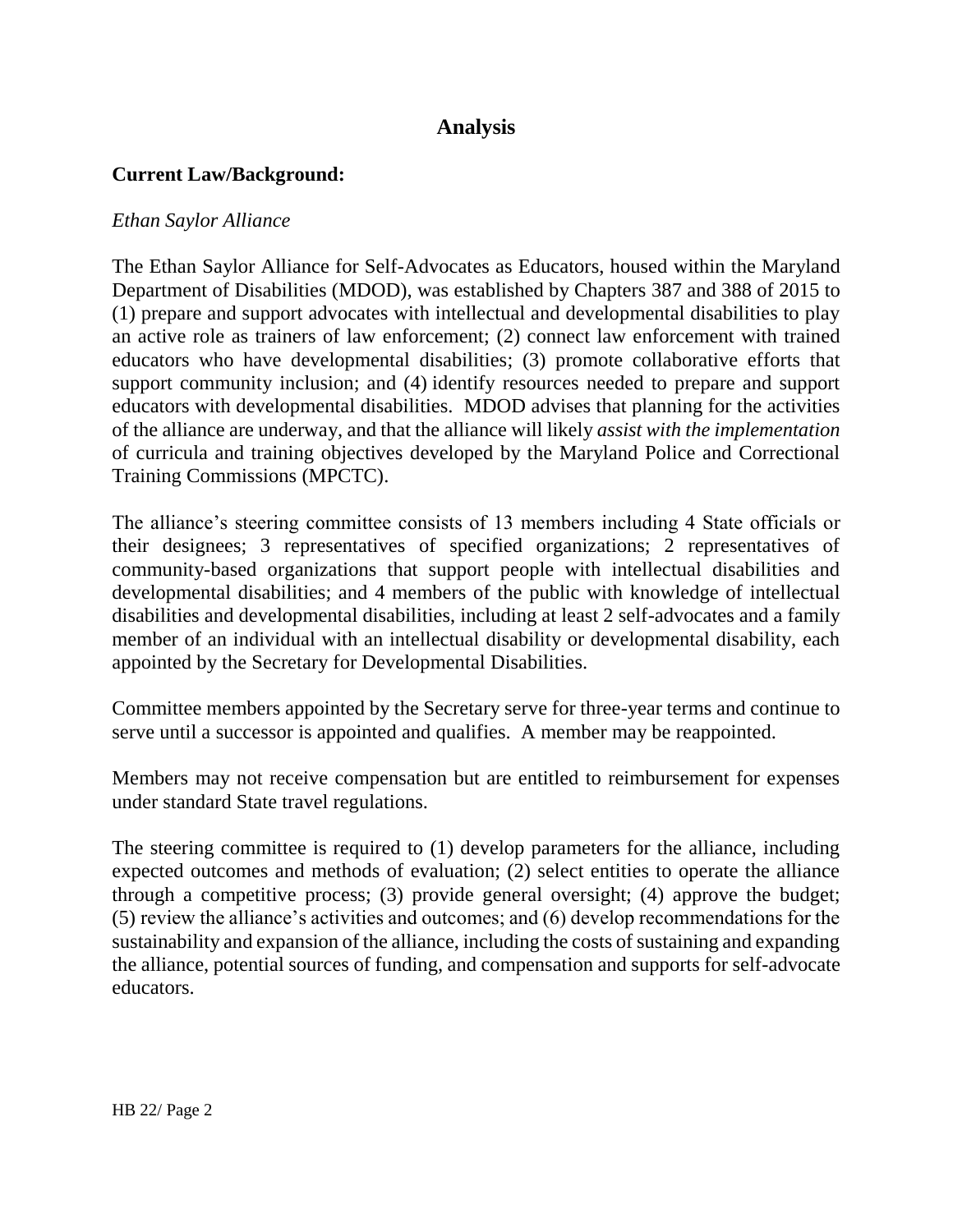### *Maryland Police and Correctional Training Commissions*

The Maryland Police Training Commission, partnered with the Maryland Correctional Training Commission to make up MPCTC, is tasked with ensuring the quality of law enforcement through the establishment and enforcement of standards and the facilitation and delivery of training, education, and prevention programs. The commissions are intended to foster and maintain ethics and integrity, encourage continuous learning, and treat everyone with dignity and respect. Other agency responsibilities include administration of the Maryland Community Crime Prevention Institute and the Executive Development Institute. The commissions administer programs including (1) the Public Safety Education and Training Center; (2) statewide selection and training standards; (3) the police entrance-level training program; and (4) the Leadership Development Institute.

MPCTC advises that training objectives and a model curriculum have already been developed regarding interactions with individuals with intellectual and developmental disabilities. These developments were, in part, a response to Chapter 221 of 2014, which required, among other things, that all entrance-level and in-service training include training regarding individuals with intellectual and developmental disabilities. MPCTC further advises that both entrance-level and in-service training objectives and model curricula have been approved for implementation as of January 2016; moreover, training regarding interactions with individuals with intellectual and developmental disabilities has already been functionally implemented at the individual academies across the State.

**State Expenditures:** MDOD advises that the steering committee can handle the bill's requirements with existing resources. Should the steering committee choose to request the alliance to conduct the review, MDOD advises that any such request would be included in any contract for services to be provided to the alliance. For example, MDOD advises that \$75,000 has been budgeted for contractual services for the alliance in fiscal 2017.

### **Additional Information**

**Prior Introductions:** SB 848 of 2015, a bill with a similar review requirement but by a different entity, passed the Senate and was assigned to the House Rules and Executive Nominations Committee, where no further action was taken.

**Cross File:** SB 147 (Senators Hough and Young) – Judicial Proceedings.

**Information Source(s):** Maryland Department of Disabilities, Department of Public Safety and Correctional Services, Department of Legislative Services